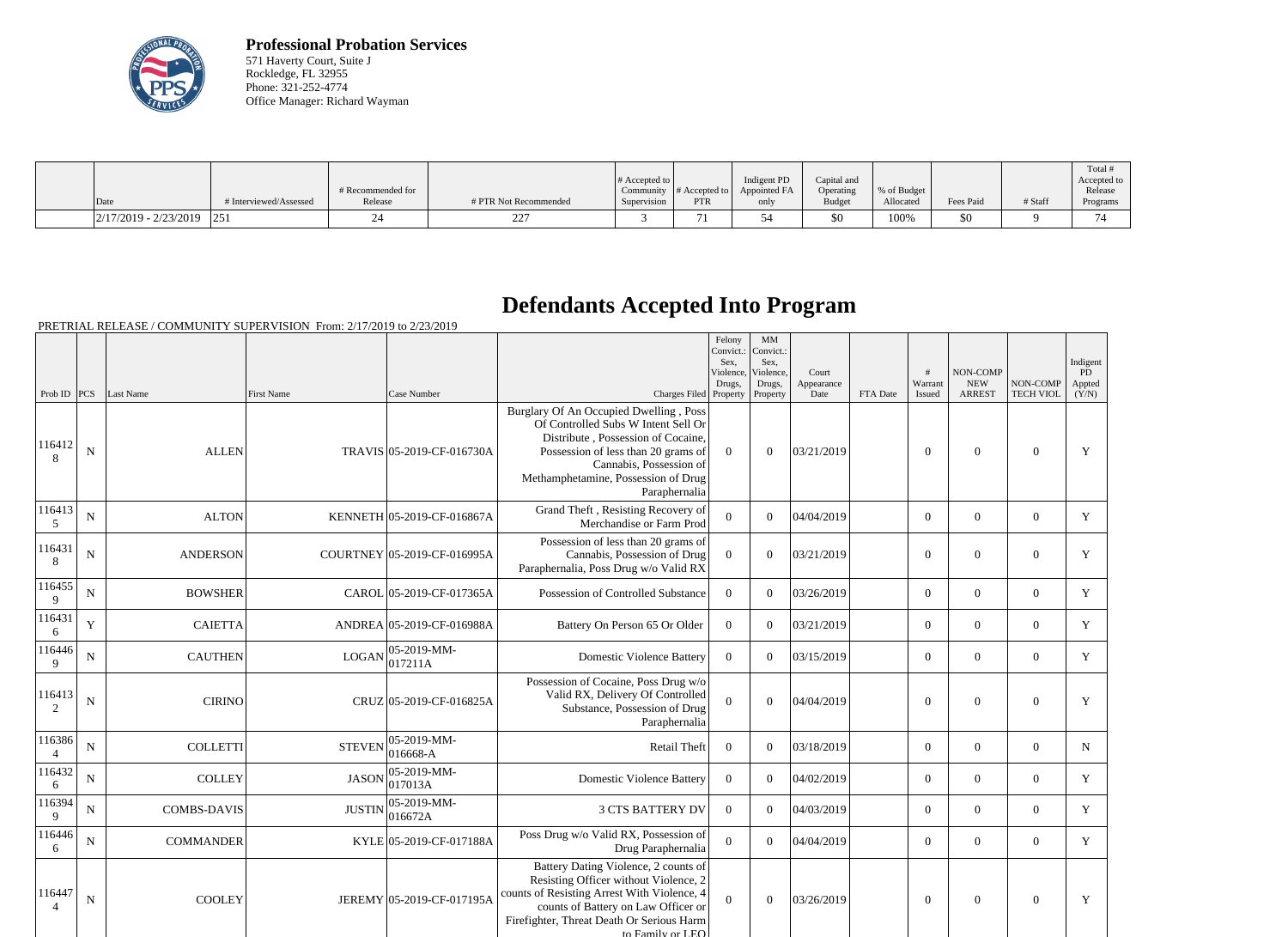## **Defendants Accepted Into Program**

| PCS <br><b>First Name</b><br>Case Number<br>Prob ID<br>Last Name<br>Charges Filed Property<br>Property<br>Date<br>FTA Date<br>Issued<br>116412<br>Domestic Battery By Strangulation<br>$\mathbf N$<br><b>CUNNINGHAM</b><br>JOSEPH 05-2019-CF-016833A<br>$\theta$<br>$\theta$<br>03/21/2019<br>$\theta$<br><b>Domestic Violence Battery</b><br>2<br>116378<br>05-2019-MM-<br><b>ASHLEY</b><br>$\mathbf N$<br><b>CUSELLA</b><br><b>Domestic Violence Battery</b><br>$\Omega$<br>03/12/2019<br>$\theta$<br>$\Omega$<br>$016481 - A$<br>8<br>116428<br>${\bf N}$<br><b>DANIELS</b><br><b>DUI</b><br>$\theta$<br>04/03/2019<br>$\theta$<br>GAREY 05-2019-CT-017032A<br>$\overline{0}$<br>3<br>116411<br>${\bf N}$<br><b>DARNELL</b><br>Possession of Controlled Substance<br>JACQUELYN 05-2019-CF-016830A<br>$\Omega$<br>03/21/2019<br>$\overline{0}$<br>$\Omega$<br>7<br>116377<br>05-2019-MM-<br>${\bf N}$<br><b>ALEC</b><br><b>DAVID</b><br><b>Domestic Violence Battery</b><br>$\overline{0}$<br>$\theta$<br>03/15/2019<br>$\theta$<br>016507-A<br>3 | <b>ARREST</b><br>$\Omega$<br>$\theta$<br>$\Omega$<br>$\overline{0}$<br>$\Omega$<br>$\theta$<br>$\Omega$ | <b>TECH VIOL</b><br>(Y/N)<br>${\bf N}$<br>$\Omega$<br>$\mathbf Y$<br>$\overline{0}$<br>$\Omega$<br>Y<br>Y<br>$\overline{0}$<br>Y<br>$\Omega$<br>${\bf N}$<br>$\overline{0}$ |
|-----------------------------------------------------------------------------------------------------------------------------------------------------------------------------------------------------------------------------------------------------------------------------------------------------------------------------------------------------------------------------------------------------------------------------------------------------------------------------------------------------------------------------------------------------------------------------------------------------------------------------------------------------------------------------------------------------------------------------------------------------------------------------------------------------------------------------------------------------------------------------------------------------------------------------------------------------------------------------------------------------------------------------------------------------|---------------------------------------------------------------------------------------------------------|-----------------------------------------------------------------------------------------------------------------------------------------------------------------------------|
|                                                                                                                                                                                                                                                                                                                                                                                                                                                                                                                                                                                                                                                                                                                                                                                                                                                                                                                                                                                                                                                     |                                                                                                         |                                                                                                                                                                             |
|                                                                                                                                                                                                                                                                                                                                                                                                                                                                                                                                                                                                                                                                                                                                                                                                                                                                                                                                                                                                                                                     |                                                                                                         |                                                                                                                                                                             |
|                                                                                                                                                                                                                                                                                                                                                                                                                                                                                                                                                                                                                                                                                                                                                                                                                                                                                                                                                                                                                                                     |                                                                                                         |                                                                                                                                                                             |
|                                                                                                                                                                                                                                                                                                                                                                                                                                                                                                                                                                                                                                                                                                                                                                                                                                                                                                                                                                                                                                                     |                                                                                                         |                                                                                                                                                                             |
|                                                                                                                                                                                                                                                                                                                                                                                                                                                                                                                                                                                                                                                                                                                                                                                                                                                                                                                                                                                                                                                     |                                                                                                         |                                                                                                                                                                             |
| 116439<br>05-2019-MM-<br><b>COLBY</b><br>${\bf N}$<br><b>DEMAY</b><br>Retail Theft<br>$\overline{0}$<br>$\Omega$<br>03/22/2019<br>$\overline{0}$<br>017184-A<br>5                                                                                                                                                                                                                                                                                                                                                                                                                                                                                                                                                                                                                                                                                                                                                                                                                                                                                   |                                                                                                         |                                                                                                                                                                             |
| 116380<br>05-2019-<br>$\mathbf N$<br><b>DRWIEGA</b><br><b>ASHLEY</b><br><b>Domestic Violence Battery</b><br>$\overline{0}$<br>$\theta$<br>03/11/2019<br>$\theta$<br>MM016500A<br>7                                                                                                                                                                                                                                                                                                                                                                                                                                                                                                                                                                                                                                                                                                                                                                                                                                                                  |                                                                                                         | $\Omega$<br>Y                                                                                                                                                               |
| 116379<br>05-2019-MM-<br>${\bf N}$<br><b>EASTWOOD</b><br><b>ELIZABETH</b><br><b>Domestic Violence Battery</b><br>$\theta$<br>$\Omega$<br>$\Omega$<br>03/12/2019<br>016502A<br>6                                                                                                                                                                                                                                                                                                                                                                                                                                                                                                                                                                                                                                                                                                                                                                                                                                                                     | $\overline{0}$                                                                                          | Y<br>$\overline{0}$                                                                                                                                                         |
| 116401<br>${\bf N}$<br><b>EBANKS</b><br><b>DUI</b><br>03/15/2019<br>AMANDA 05-2019-CT-016662A<br>$\overline{0}$<br>$\Omega$<br>$\theta$<br>9                                                                                                                                                                                                                                                                                                                                                                                                                                                                                                                                                                                                                                                                                                                                                                                                                                                                                                        | $\Omega$                                                                                                | $\mathbf N$<br>$\Omega$                                                                                                                                                     |
| 116413<br>$ 05-2019-MM-$<br><b>RICHARD</b><br>${\bf N}$<br><b>EVANS</b><br>$\Omega$<br>03/15/2019<br>$\theta$<br><b>Domestic Violence Battery</b><br>$\overline{0}$<br>016847A<br>3                                                                                                                                                                                                                                                                                                                                                                                                                                                                                                                                                                                                                                                                                                                                                                                                                                                                 | $\theta$                                                                                                | $\mathbf Y$<br>$\overline{0}$                                                                                                                                               |
| 116433<br>Possession of Heroin, Poss Drug w/o Valid<br>$\mathbf N$<br><b>FAULCONER</b><br>JON 05-2019-CF-016999A<br>$\theta$<br>$\theta$<br>03/21/2019<br>$\theta$<br>RX, Possession of Drug Paraphernalia                                                                                                                                                                                                                                                                                                                                                                                                                                                                                                                                                                                                                                                                                                                                                                                                                                          | $\theta$                                                                                                | $\theta$<br>Y                                                                                                                                                               |
| 116432<br>Battery on Law Officer or Firefighter,<br>$\mathbf N$<br><b>FELICIANO</b><br>JESSIE 05-2019-CF-016907A<br>$\Omega$<br>$\Omega$<br>03/21/2019<br>$\theta$<br><b>Resisting Arrest With Violence</b>                                                                                                                                                                                                                                                                                                                                                                                                                                                                                                                                                                                                                                                                                                                                                                                                                                         | $\overline{0}$                                                                                          | Y<br>$\overline{0}$                                                                                                                                                         |
| Possession of Controlled Substance,<br>116429<br>$\mathbf N$<br><b>FERRER</b><br>JOSE 05-2019-CF-017011A<br>03/21/2019<br>$\Omega$<br>$\Omega$<br>$\theta$<br>Possession of Drug Paraphernalia                                                                                                                                                                                                                                                                                                                                                                                                                                                                                                                                                                                                                                                                                                                                                                                                                                                      | $\Omega$                                                                                                | $\mathbf Y$<br>$\theta$                                                                                                                                                     |
| 116448<br>Driving While License Susp/Cancel/Rev -<br>${\bf N}$<br><b>GRANT</b><br>ASHLEY 05-2019-CT-017208A<br>$\Omega$<br>$\overline{0}$<br>$\theta$<br>03/14/2019<br>1st Offense<br>$\Omega$                                                                                                                                                                                                                                                                                                                                                                                                                                                                                                                                                                                                                                                                                                                                                                                                                                                      | $\overline{0}$                                                                                          | $\mathbf Y$<br>$\overline{0}$                                                                                                                                               |
| Trafficking Heroin 4 gms But Less Than 14<br>116441<br>${\bf N}$<br><b>HILL</b><br>gms, Possession of Cocaine, Possession of<br>$\boldsymbol{0}$<br>$\overline{0}$<br>03/21/2019<br>CHARLESTON 05-2019-CF-017007A<br>$\mathbf{0}$<br>3<br>Drug Paraphernalia                                                                                                                                                                                                                                                                                                                                                                                                                                                                                                                                                                                                                                                                                                                                                                                        | $\boldsymbol{0}$                                                                                        | $\mathbf{0}$<br>Y                                                                                                                                                           |
| 116387<br>$DEAN$ $05-2019-MM$<br>${\bf N}$<br><b>HYSONG</b><br>Disorderly Intox (Pedestrian)<br>$\theta$<br>03/15/2019<br>$\overline{0}$<br>$\overline{0}$<br>016670-A<br>9                                                                                                                                                                                                                                                                                                                                                                                                                                                                                                                                                                                                                                                                                                                                                                                                                                                                         | $\overline{0}$                                                                                          | ${\bf N}$<br>$\overline{0}$                                                                                                                                                 |
| Possession of less than 20 grams of<br>116389<br>05-2019-MM-<br><b>ANDREW</b><br>${\bf N}$<br><b>JACKSON</b><br>Cannabis, Possession of Drug<br>$\boldsymbol{0}$<br>03/15/2019<br>$\boldsymbol{0}$<br>$\mathbf{0}$<br>013041A<br>5<br>Paraphernalia                                                                                                                                                                                                                                                                                                                                                                                                                                                                                                                                                                                                                                                                                                                                                                                                 | $\overline{0}$                                                                                          | Y<br>$\boldsymbol{0}$                                                                                                                                                       |
| 116456<br><b>JANKOVIC</b><br>${\bf N}$<br>JAMES 05-2019-CF-017366A<br><b>Burglary Of A Conveyance</b><br>03/26/2019<br>$\overline{0}$<br>$\overline{0}$<br>$\overline{0}$                                                                                                                                                                                                                                                                                                                                                                                                                                                                                                                                                                                                                                                                                                                                                                                                                                                                           | $\overline{0}$                                                                                          | $\overline{0}$<br>Y                                                                                                                                                         |
| 116455<br>05-2019-CT-017396-<br>${\bf N}$<br>JONAS<br><b>AMANDA</b><br><b>DUI</b><br>$\overline{0}$<br>$\overline{0}$<br>03/29/2019<br>$\overline{0}$<br>8                                                                                                                                                                                                                                                                                                                                                                                                                                                                                                                                                                                                                                                                                                                                                                                                                                                                                          | $\overline{0}$                                                                                          | $\overline{0}$<br>$\mathbf N$                                                                                                                                               |
| 116410<br>05-2019-MM-<br>Disorderly Intoxication, Resisting Officer<br><b>RYAN</b><br>$\mathbf N$<br><b>JONES</b><br>$\boldsymbol{0}$<br>03/15/2019<br>$\theta$<br>$\boldsymbol{0}$<br>016838A<br>without Violence                                                                                                                                                                                                                                                                                                                                                                                                                                                                                                                                                                                                                                                                                                                                                                                                                                  | $\overline{0}$                                                                                          | $\boldsymbol{0}$<br>Y                                                                                                                                                       |
| 116397<br>05-2019-MM-<br>${\bf N}$<br><b>JORDAN</b><br><b>Domestic Violence Battery</b><br><b>JAMES</b><br>$\boldsymbol{0}$<br>$\boldsymbol{0}$<br>03/15/2019<br>$\boldsymbol{0}$<br>016667-A                                                                                                                                                                                                                                                                                                                                                                                                                                                                                                                                                                                                                                                                                                                                                                                                                                                       | $\overline{0}$                                                                                          | $\boldsymbol{0}$<br>$\mathbf N$                                                                                                                                             |
| 116387<br>05-2019-MM-<br><b>ROBIN</b><br>${\bf N}$<br><b>KINLIN</b><br><b>Domestic Violence Battery</b><br>$\overline{0}$<br>$\overline{0}$<br>03/15/2019<br>$\boldsymbol{0}$<br>016671A<br>6<br>JUDICIAL CORRECTION SERVICES, INC - Printed @ 2/24/2019 3:22:24 PM                                                                                                                                                                                                                                                                                                                                                                                                                                                                                                                                                                                                                                                                                                                                                                                 | $\overline{0}$                                                                                          | Y<br>$\boldsymbol{0}$                                                                                                                                                       |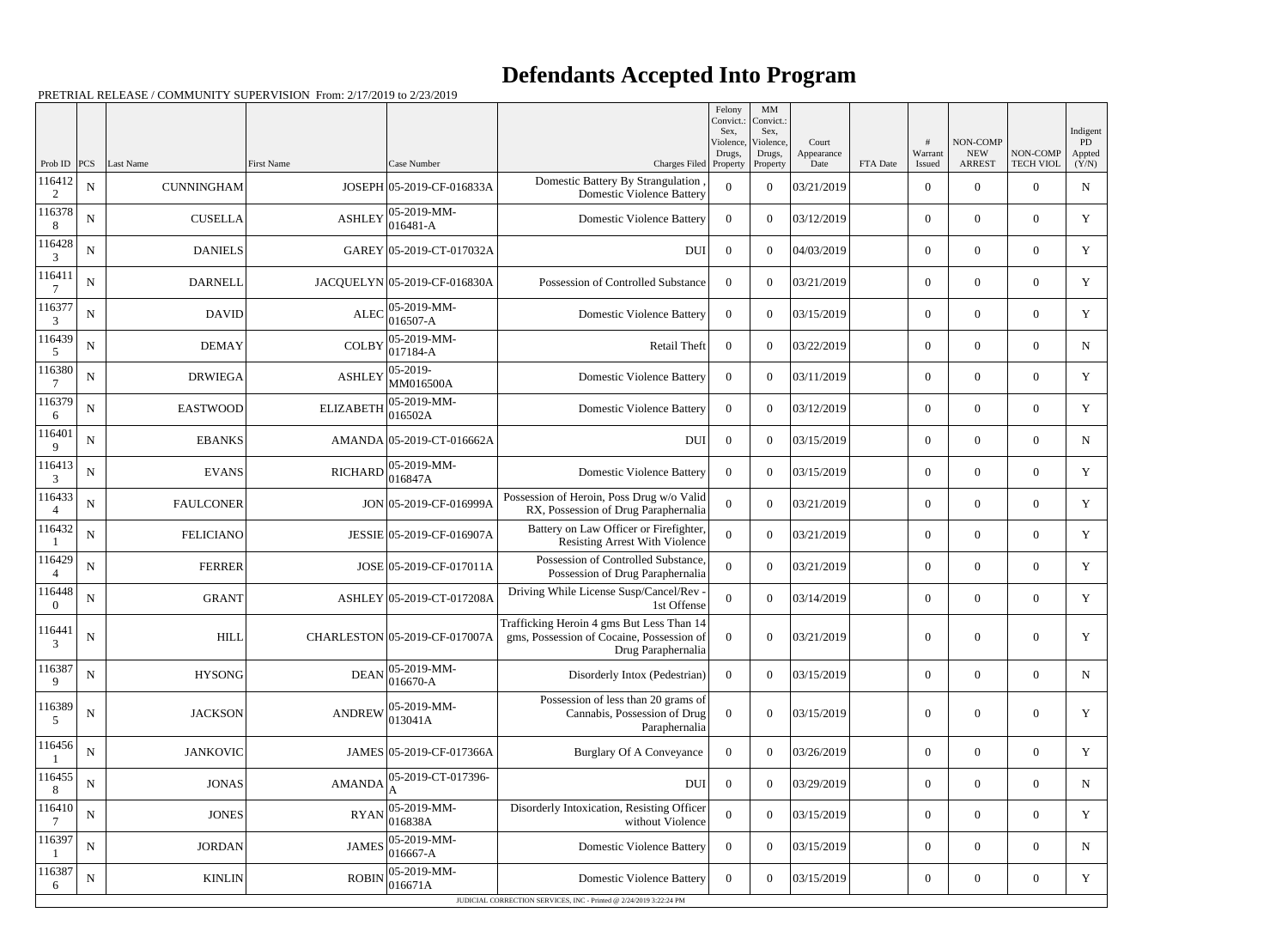## **Defendants Accepted Into Program**

|                 |             |                     |                  |                            |                                                                                                                                                           | Felony<br>Convict.:<br>Sex, | $\mathbf{M}\mathbf{M}$<br>Convict.:<br>Sex, |                             |          |                   |                                         |                              | Indigent              |
|-----------------|-------------|---------------------|------------------|----------------------------|-----------------------------------------------------------------------------------------------------------------------------------------------------------|-----------------------------|---------------------------------------------|-----------------------------|----------|-------------------|-----------------------------------------|------------------------------|-----------------------|
| Prob ID $ PCS $ |             | Last Name           | First Name       | Case Number                | Charges Filed Property                                                                                                                                    | Violence,<br>Drugs,         | Violence,<br>Drugs,<br>Property             | Court<br>Appearance<br>Date | FTA Date | Warrant<br>Issued | NON-COMP<br><b>NEW</b><br><b>ARREST</b> | NON-COMP<br><b>TECH VIOL</b> | PD<br>Appted<br>(Y/N) |
| 116438<br>3     | ${\bf N}$   | <b>LANGSTON</b>     | <b>JESSE</b>     | 05-2019-CT-017209-         | <b>DUI</b>                                                                                                                                                | $\overline{0}$              | $\overline{0}$                              | 03/25/2019                  |          | $\overline{0}$    | $\theta$                                | $\Omega$                     | ${\bf N}$             |
| 116411<br>2     | ${\bf N}$   | <b>LEHMAN</b>       |                  | MELISSA 05-2019-CF-016656A | CHILD NEGL W/O GREAT BODILY<br><b>HARM</b>                                                                                                                | $\overline{0}$              | $\theta$                                    | 03/21/2019                  |          | $\overline{0}$    | $\overline{0}$                          | $\overline{0}$               | Y                     |
| 116396<br>9     | ${\bf N}$   | <b>LIBBY</b>        | <b>JULIE</b>     | 05-2019-MM-<br>016664A     | Trespass Structure or Conveyance                                                                                                                          | $\overline{0}$              | $\theta$                                    | 03/15/2019                  |          | $\overline{0}$    | $\Omega$                                | $\theta$                     | Y                     |
| 116456<br>2     | ${\bf N}$   | LLANOS              | <b>LISA MARY</b> | 05-2019-MM-<br>017387-A    | <b>DUI</b>                                                                                                                                                | $\overline{0}$              | $\theta$                                    | 03/26/2019                  |          | $\overline{0}$    | $\overline{0}$                          | $\overline{0}$               | N                     |
| 116433<br>8     | ${\bf N}$   | <b>LOVERA ORDAZ</b> | <b>JUAN</b>      | 05-2019-CT-017019-         | DUI with BAL .15 or above (1st<br>Conviction)                                                                                                             | $\theta$                    | $\theta$                                    | 03/14/2019                  |          | $\overline{0}$    | $\Omega$                                | $\theta$                     | Y                     |
| 116455          | ${\bf N}$   | <b>MARCOTT</b>      | <b>HOLLY</b>     |                            |                                                                                                                                                           | $\overline{0}$              | $\theta$                                    | 03/29/2019                  |          | $\overline{0}$    | $\overline{0}$                          | $\overline{0}$               | N                     |
| 116358<br>5     | ${\bf N}$   | <b>MAZZA</b>        | <b>MAURO</b>     | 05-2019-CT-016512-         | <b>DUI</b>                                                                                                                                                | $\overline{0}$              | $\theta$                                    | 03/14/2019                  |          | $\overline{0}$    | $\Omega$                                | $\theta$                     | $\mathbf N$           |
| 116455<br>6     | ${\bf N}$   | MEJIAS-CURRY        | <b>XIOMARA</b>   | 05-2019-MM-<br>017372A     | <b>Domestic Violence Battery</b>                                                                                                                          | $\Omega$                    | $\theta$                                    | 03/12/2019                  |          | $\overline{0}$    | $\overline{0}$                          | $\overline{0}$               | Y                     |
| 116437<br>8     | $\mathbf N$ | <b>NELSON</b>       | <b>SHERRI</b>    | 05-2019-CT-017240-         | Driving while License Suspended or<br>Revoked                                                                                                             | $\theta$                    | $\theta$                                    | 03/25/2019                  |          | $\overline{0}$    | $\Omega$                                | $\theta$                     | N                     |
| 116428<br>4     | ${\bf N}$   | <b>NEW</b>          |                  | LESLIE 05-2019-CT-017031A  | DUI, 2 counts of DUI with Damage to<br>Person or Property, No Valid Driver's<br>License                                                                   | $\theta$                    | $\theta$                                    | 04/03/2019                  |          | $\overline{0}$    | $\overline{0}$                          | $\theta$                     | Y                     |
| 116398<br>6     | ${\bf N}$   | <b>PARKER</b>       |                  | VALERIE 05-2019-CT-016701A | DUI, DUI with Damage to Person or<br>Property                                                                                                             | $\overline{0}$              | $\theta$                                    | 03/11/2019                  |          | $\overline{0}$    | $\overline{0}$                          | $\overline{0}$               | Y                     |
| 116412          | ${\bf N}$   | <b>PELLETIER</b>    |                  | JAIME 05-2019-CF-016850A   | Driving While License Susp (Habitual<br>Traffic Offender), Possession of Cocaine,<br>Possession of Drug Paraphernalia                                     | $\Omega$                    | $\theta$                                    | 03/21/2019                  |          | $\overline{0}$    | $\overline{0}$                          | $\overline{0}$               | Y                     |
| 116434<br>3     | ${\bf N}$   | <b>PELLETIER</b>    |                  | JAIME 05-2019-CF-016945A   | Sale/Delivery of Heroin, Sale/Delivery of<br>Methamphetamine, Possession of Heroin,<br>Possession of Methamphetamine,<br>Possession of Drug Paraphernalia | $\Omega$                    | $\boldsymbol{0}$                            | 03/21/2019                  |          | $\mathbf{0}$      | $\overline{0}$                          | $\boldsymbol{0}$             | Y                     |
| 116387<br>8     | ${\bf N}$   | <b>PENLEY</b>       | <b>ALYSSA</b>    | 05-2019-CT-016677-         | <b>DUI</b>                                                                                                                                                | $\overline{0}$              | $\boldsymbol{0}$                            | 03/15/2019                  |          | $\boldsymbol{0}$  | $\overline{0}$                          | $\overline{0}$               | N                     |
| 116382<br>2     | ${\bf N}$   | POSADAS             | <b>VINCENT</b>   | 05-2019-CT-016513-         | <b>DUI</b>                                                                                                                                                | $\overline{0}$              | $\theta$                                    | 04/03/2019                  |          | $\overline{0}$    | $\overline{0}$                          | $\overline{0}$               | Y                     |
| 116447<br>5     | ${\bf N}$   | <b>REANDO</b>       |                  | DENNIS 05-2019-CF-017194A  | Domestic Battery By Strangulation, Grand<br>Theft, Harass Prevent Victim Report to<br>LEO or Use 911                                                      | $\theta$                    | $\boldsymbol{0}$                            | 03/26/2019                  |          | $\overline{0}$    | $\mathbf{0}$                            | $\mathbf{0}$                 | Y                     |
| 116352<br>6     | ${\bf N}$   | <b>REDOWAY</b>      |                  | MARK 05-2019-CT-016466A    | <b>DUI</b>                                                                                                                                                | $\overline{0}$              | $\theta$                                    | 03/14/2019                  |          | $\overline{0}$    | $\overline{0}$                          | $\overline{0}$               | $\mathbf N$           |
| 116412<br>9     | ${\bf N}$   | <b>RINKO</b>        |                  | CHERYL 05-2019-CF-016866A  | Poss Drug w/o Valid RX, Possession of<br>Drug Paraphernalia                                                                                               | $\theta$                    | $\boldsymbol{0}$                            | 03/21/2019                  |          | $\boldsymbol{0}$  | $\overline{0}$                          | $\overline{0}$               | Y                     |
| 116456<br>3     | ${\bf N}$   | <b>RIORDAN</b>      |                  | MATTHEW 05-2019-CT-017368A | DUI (2nd Offense)                                                                                                                                         | $\Omega$                    | $\theta$                                    | 03/14/2019                  |          | $\overline{0}$    | $\overline{0}$                          | $\overline{0}$               | Y                     |
| 116352<br>7     | ${\bf N}$   | <b>RIVERA</b>       | <b>ANGEI</b>     | 05-2019-CT-016482-         | <b>DUI</b>                                                                                                                                                | $\overline{0}$              | $\theta$                                    | 03/14/2019                  |          | $\boldsymbol{0}$  | $\overline{0}$                          | $\overline{0}$               | $\mathbf N$           |
| 116353<br>3     | ${\bf N}$   | ROLLS               | <b>HOPE</b>      | 05-2019-MM-<br>016452-A    | <b>Domestic Violence Battery</b>                                                                                                                          | $\overline{0}$              | $\overline{0}$                              | 03/12/2019                  |          | $\boldsymbol{0}$  | $\overline{0}$                          | $\overline{0}$               | $\mathbf Y$           |
|                 |             |                     |                  |                            | JUDICIAL CORRECTION SERVICES, INC - Printed @ 2/24/2019 3:22:24 PM                                                                                        |                             |                                             |                             |          |                   |                                         |                              |                       |